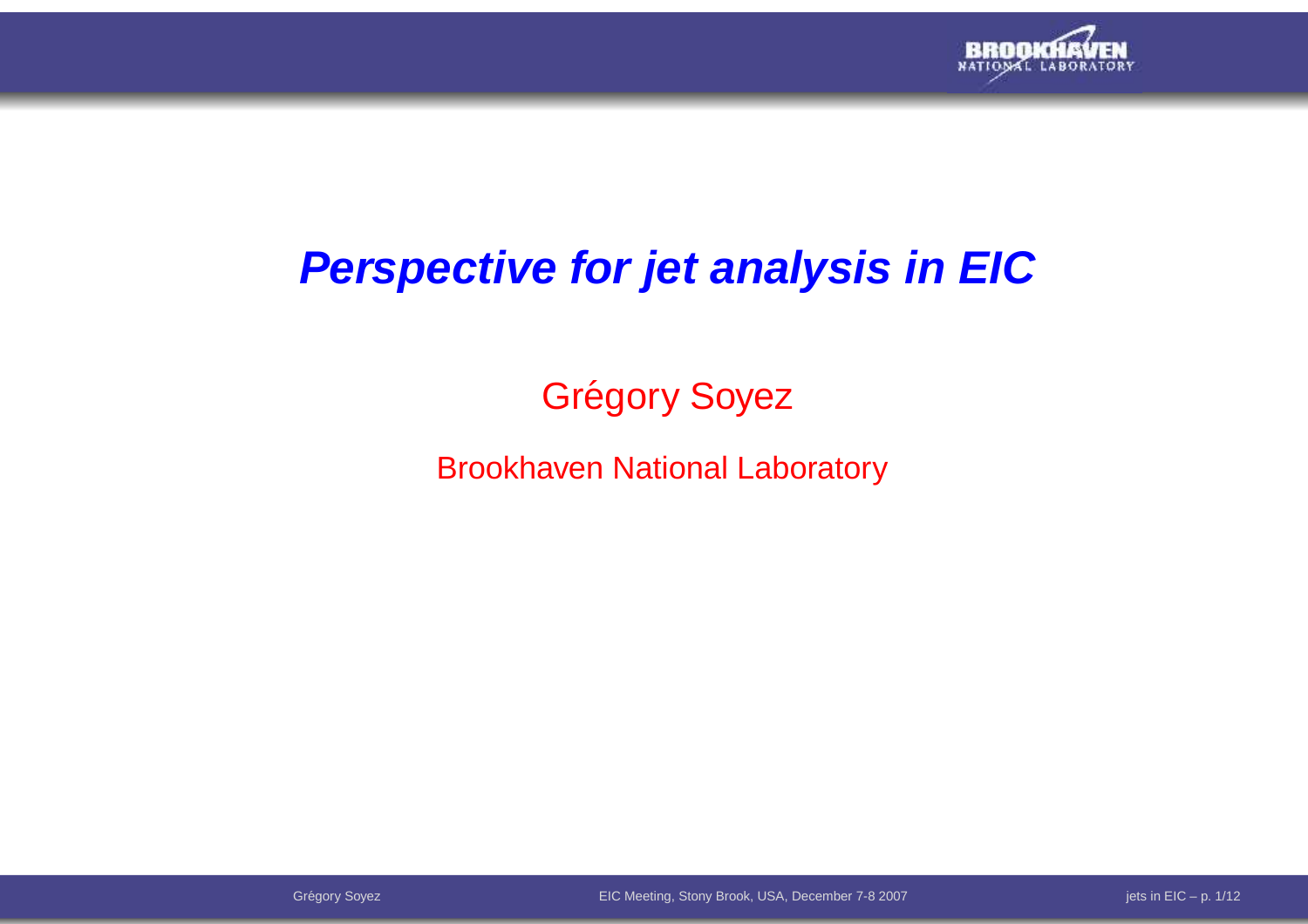# **Outline**



Jet algorithms $\bullet$ 

#### The gluon distribution $\bullet$

- Difficulty in inclusive events $\bullet$
- Looking at 2+1 jet events
- . What can we expect?

#### Forward physics $\bullet$

- **DGLAP vs. BFKL in Mueller-Navelet jets**
- DGLAP vs. BFKL in forward jets (saturation?)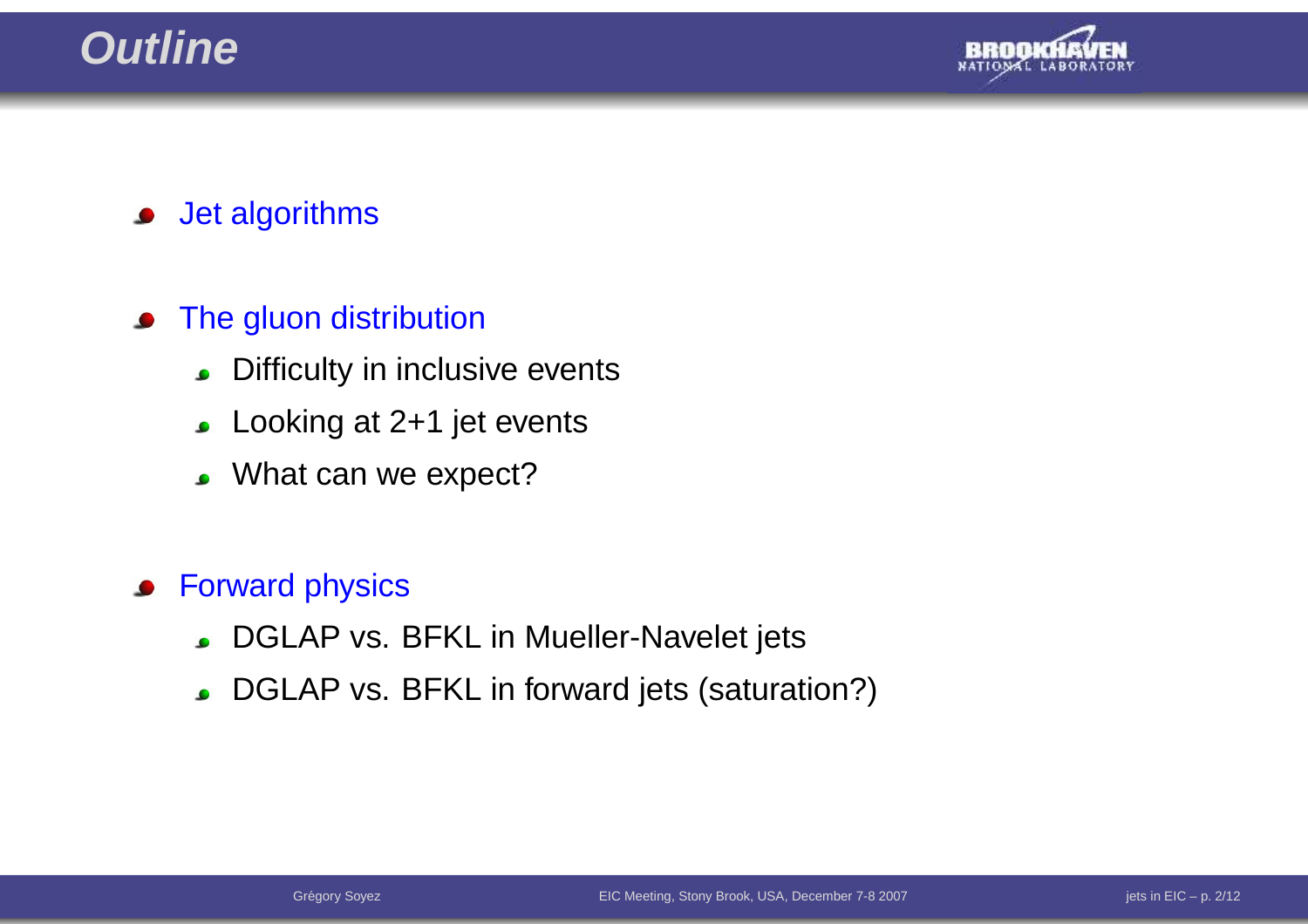

#### Class 1: recombination

Successive recombinations of the "closest" pair of particle



Distance: $\bullet$ 

$$
\frac{k_t}{\text{Aachen/Cam.:}} \quad d_{i,j} = \min(k_{t,i}^2, k_{t,j}^2)(\Delta \phi_{i,j}^2 + \Delta y_{i,j}^2)
$$
\n
$$
\text{Aachen/Cam.:} \quad d_{i,j} = \Delta \phi_{i,j}^2 + \Delta y_{i,j}^2
$$

stop when  $d_{\sf min} > R$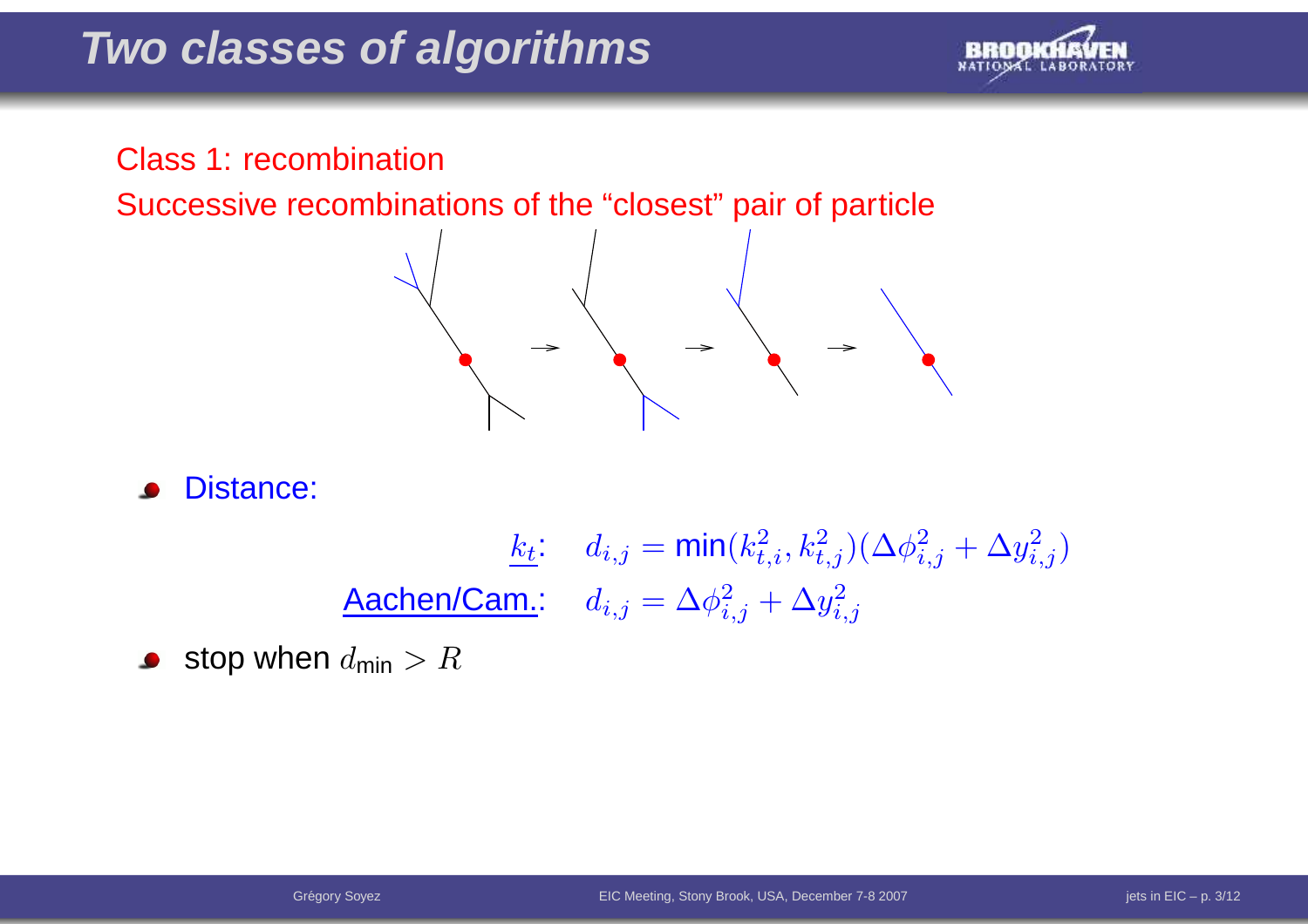

#### Class 1: recombination

Successive recombinations of the "closest" pair of particl e



Distance:

 $k_{\underline{t}}$ :  $d_{i,j} = \textsf{min}(k_{t}^2)$  $_{t,i}^{2},k_{t}^{2}$  $_{t,j}^{2})(\Delta \phi _{i}^{2}$  $_{i,j}^2+\Delta y_{i_j}^2$  $\left(\begin{smallmatrix} 2 \ i,j \end{smallmatrix}\right)$ Aachen/Cam.:  $d_{i,j} = \Delta \phi_i^2$  $\frac{2}{i,j}+\Delta y$ 2 $i,j$ 

- stop when  $d_{\sf min} > R$
- Often used for  $e^\pm e^\pm$  or  $e^\pm$  $\,p$
- [Fast](FastJet)Jet : <sup>a</sup> fast implementation of those algorithms  $\bullet$ [www](www.lpthe.jussieu.fr/~salam/fastjet/).[lpthe](www.lpthe.jussieu.fr/~salam/fastjet/).[jussieu](www.lpthe.jussieu.fr/~salam/fastjet/).[fr/~salam/fastj](www.lpthe.jussieu.fr/~salam/fastjet/)et/ <mark>[M. Cacciari, G. Salam]</mark>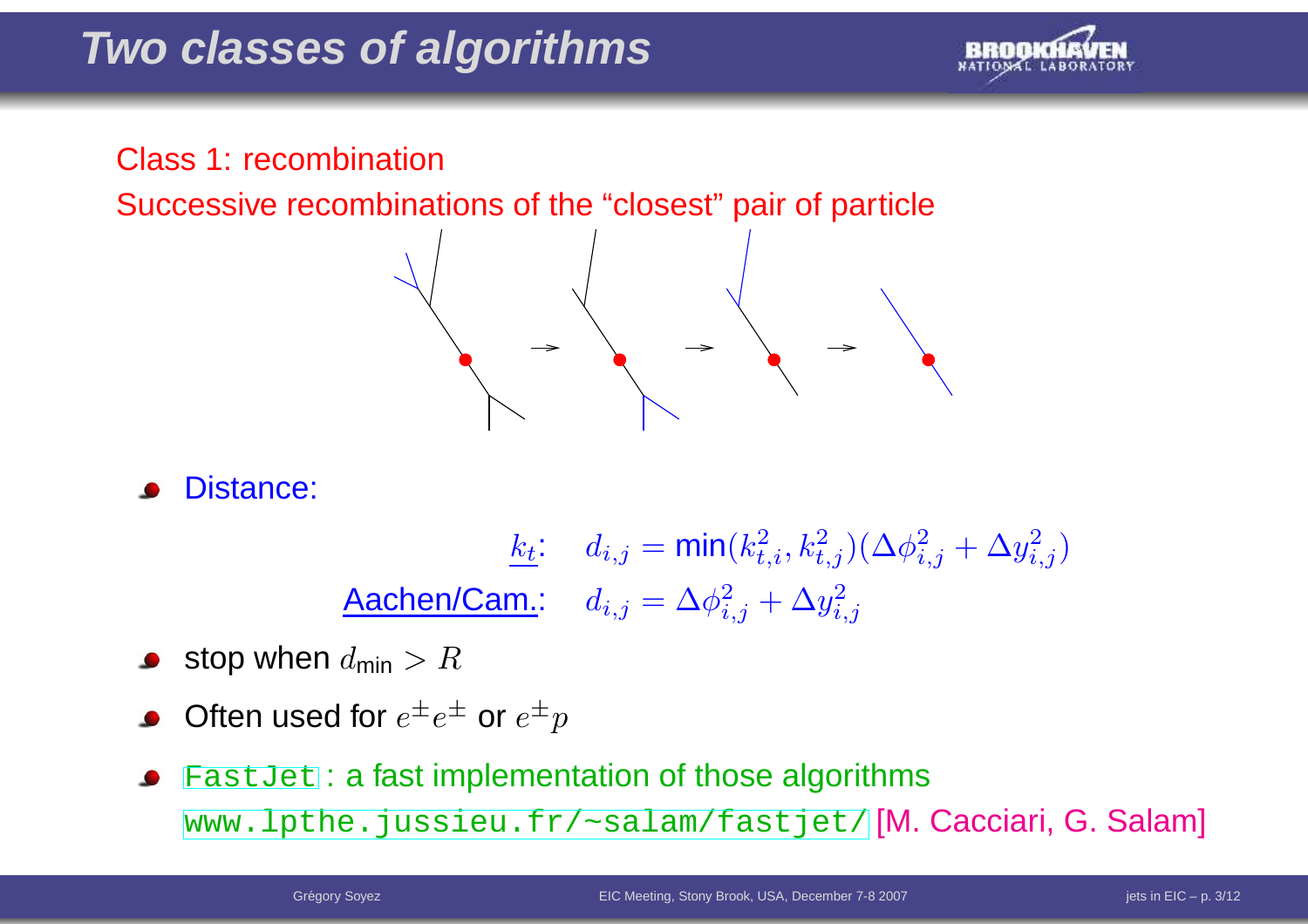

### Class 2: coneFind directions of dominant energy flow



for a cone of radius  $R$  in the  $(y, \phi)$  plane, stable cones are such that: centre of the cone $\equiv$  direction of the total momentum of its particle contents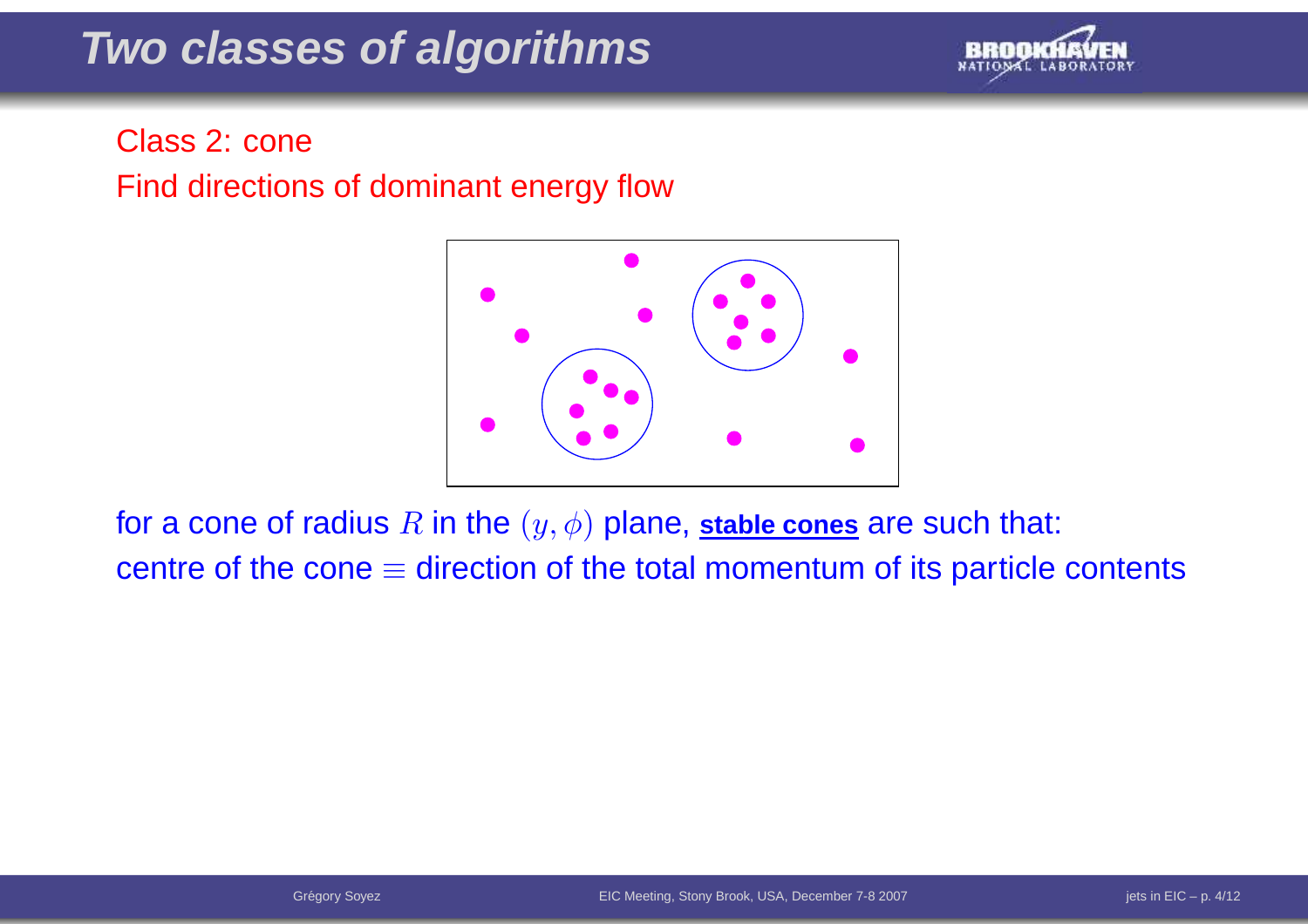

### Class 2: coneFind directions of dominant energy flow



for a cone of radius  $R$  in the  $(y, \phi)$  plane, stable cones are such that: centre of the cone  $\equiv$  direction of the total momentum of its particle contents

- Split-merge procedure to deal with overlapping stable cones
- Often used for  $pp$
- Requirements specified in the Snowmass Accord (Fermilab, 1990)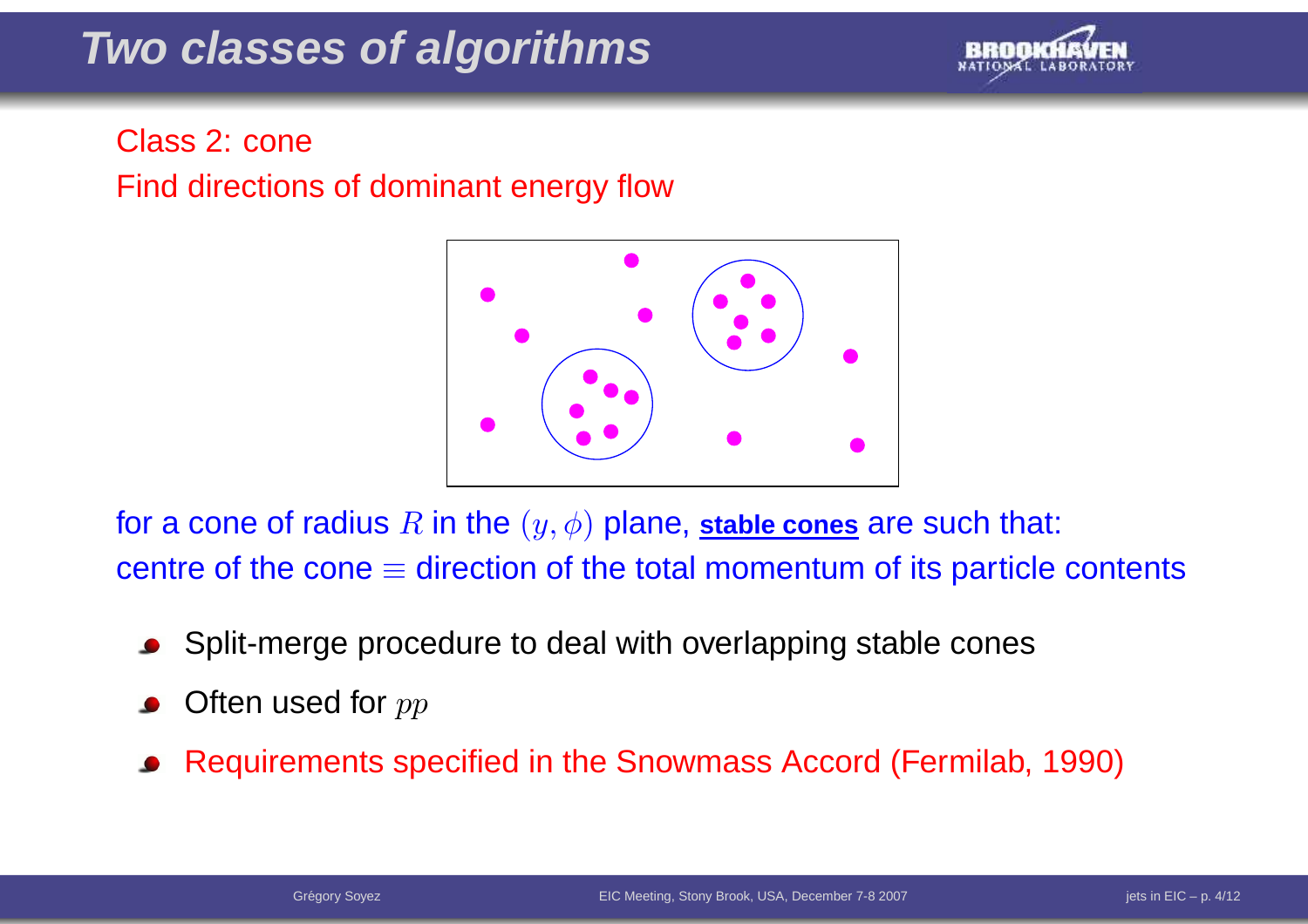

### Class 2: coneFind directions of dominant energy flow



for a cone of radius  $R$  in the  $(y, \phi)$  plane, stable cones are such that: centre of the cone  $\equiv$  direction of the total momentum of its particle contents

- Requirements specified in the Snowmass Accord (Fermilab, 1990)
- ${\tt SISCone:}$  ${\tt SISCone:}$  ${\tt SISCone:}$  first cone algorithms that satisfies all those constraints (noticeably Infrared Safety)

[projects](projects.hepforge.org/siscone/).[hepforge](projects.hepforge.org/siscone/).[org/sisco](projects.hepforge.org/siscone/)ne/ (+ [F](FastJet)as[t](FastJet)Jet plugin)

[G. Salam,G. Soyez, 07]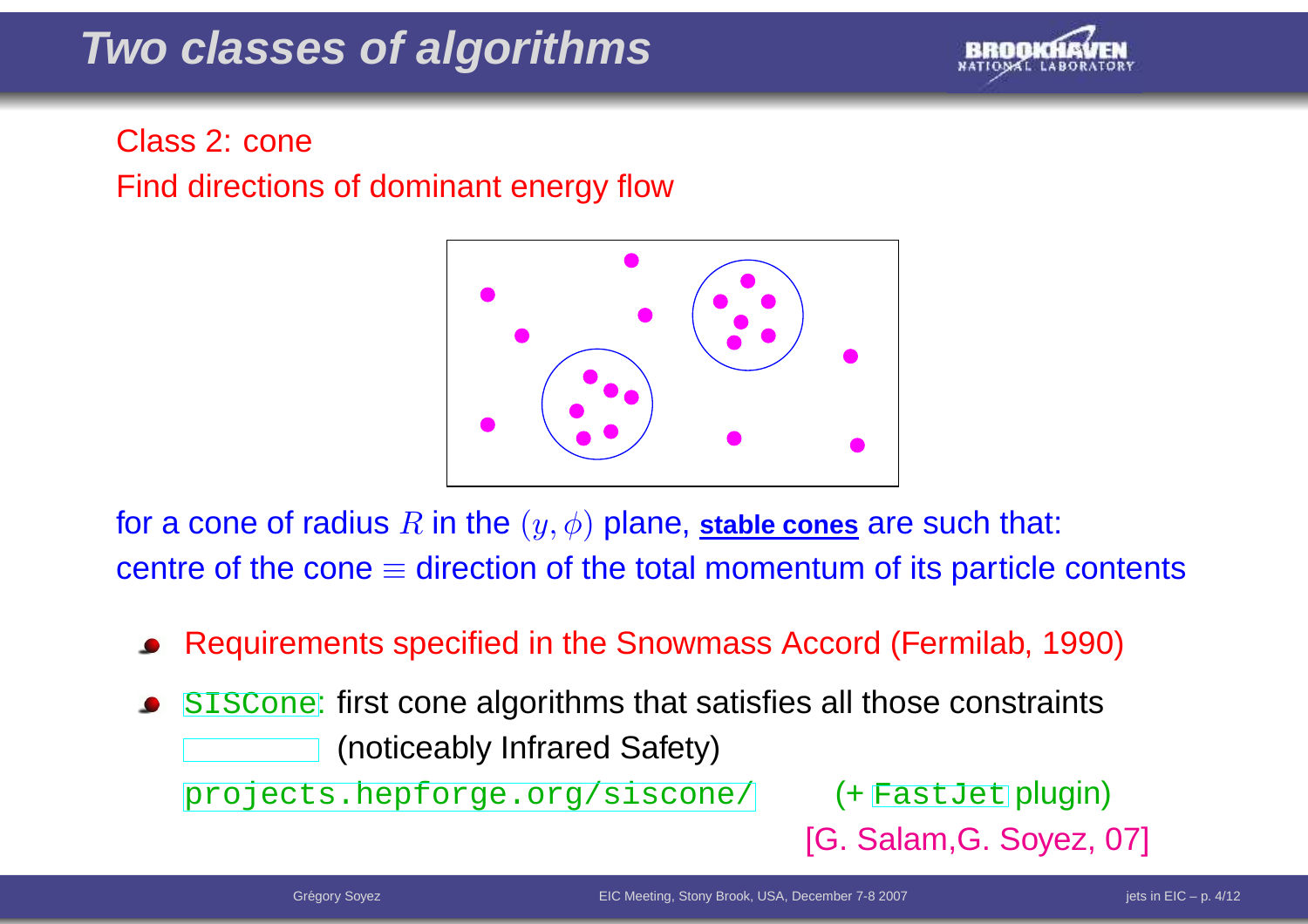

Standard way of extacting the gluon distribution:

- ${\bf consider}$  the inclusive  $F_2$  (plus other inclusive quantities as Drell-Yan cross-sections)  $\bullet$
- pdf parametrised at  $Q^2$  $^{2}=Q_{0}^{2}$  $_0^2$  and evolved with DGLAP

At LO:

$$
F_2(x, Q^2) \propto xq(x, Q^2)
$$
  
\n
$$
\partial_{\log(Q^2)}q(x, Q^2) = \alpha_s[P_{qq} \otimes q(\xi, Q^2) + P_{qg} \otimes g(\xi, Q^2)]
$$
  
\n
$$
\partial_{\log(Q^2)}g(x, Q^2) = \alpha_s[P_{gq} \otimes q(\xi, Q^2) + P_{gg} \otimes g(\xi, Q^2)]
$$

The gluon distribution is accessed through the slope of  $F_2$ , and through a convolution!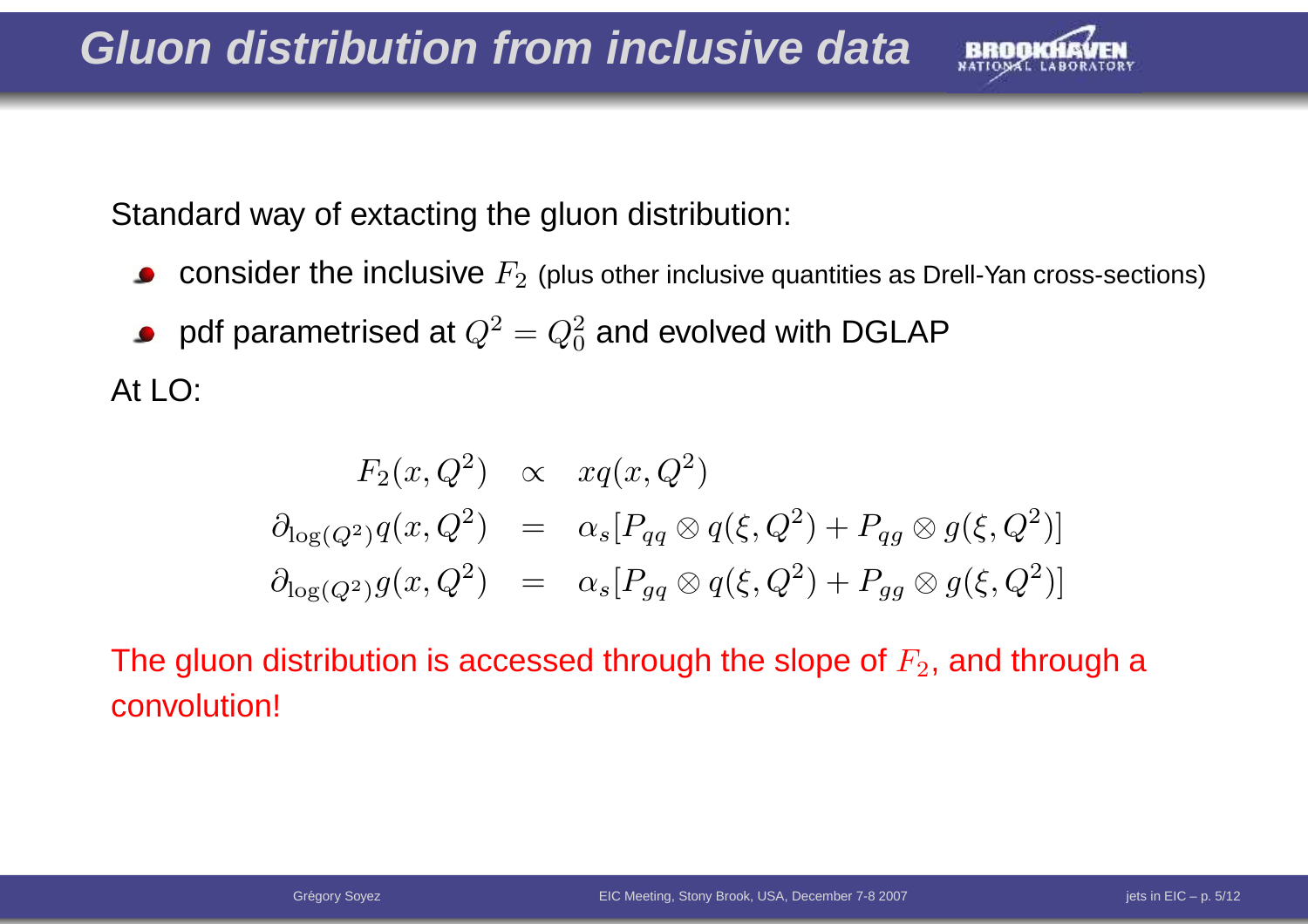# **Gluon distribution from inclusive data**



#### The gluon distribution is accessed through the slope of  $F_2$



- more difficult to estimate
- particularly at small  $x$  where the  $Q^2$ range is smaller

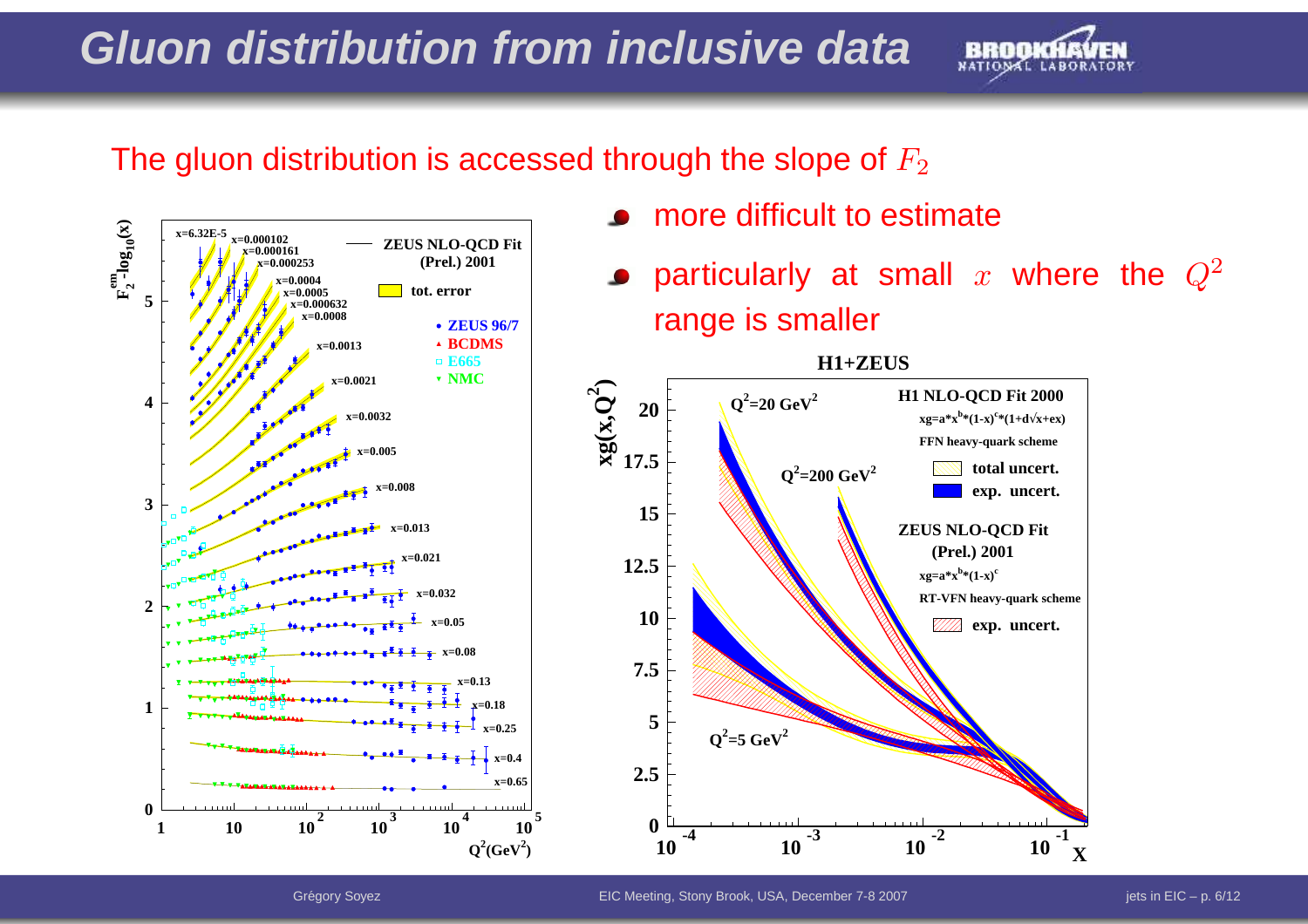



"1+1 jet" dominated by



i.e. dominated by quarks (gluons at NLO)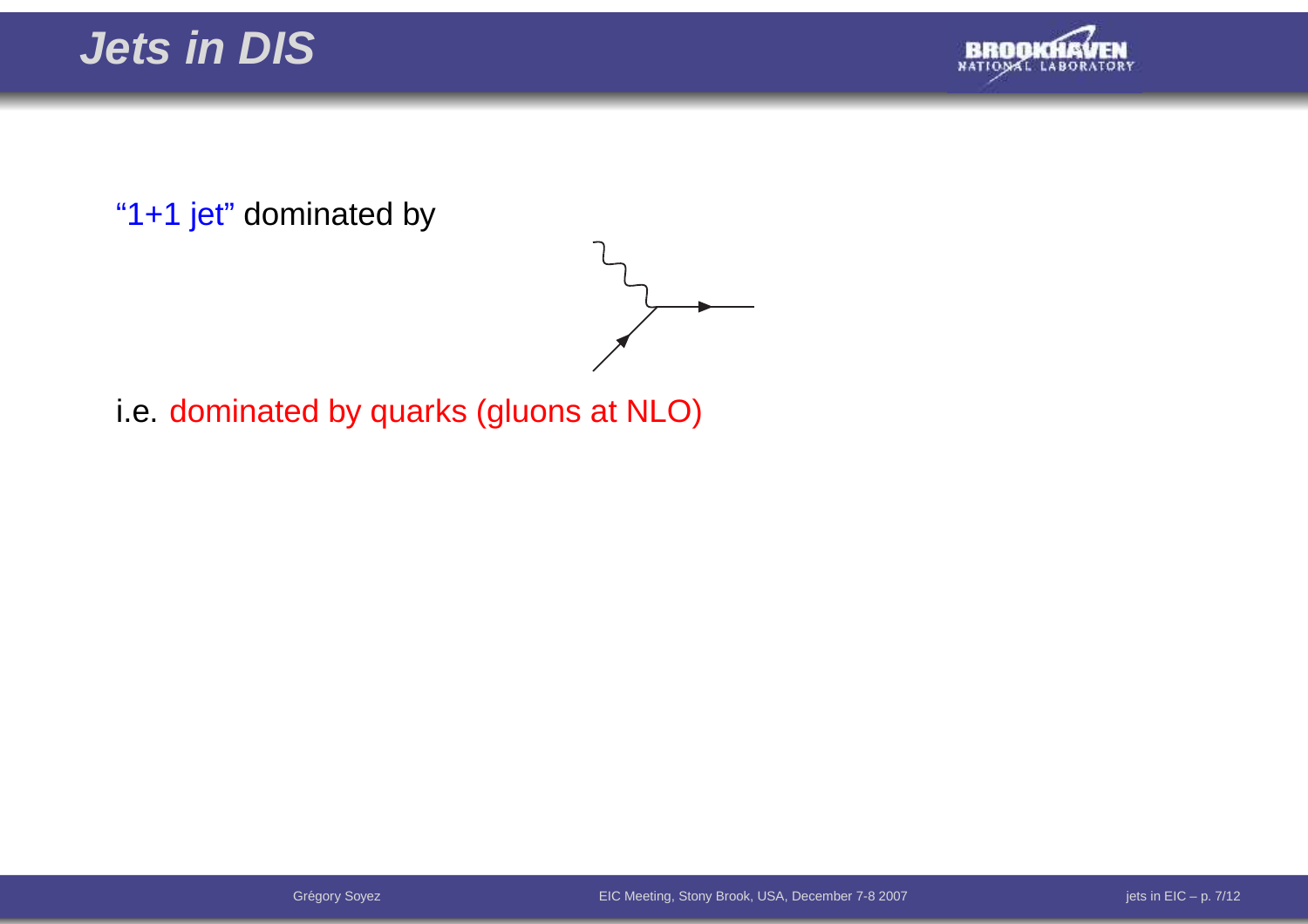**Jets in DIS**





- involve quarks and gluons $\bullet$
- dominated by gluons at small  $x$  $\bullet$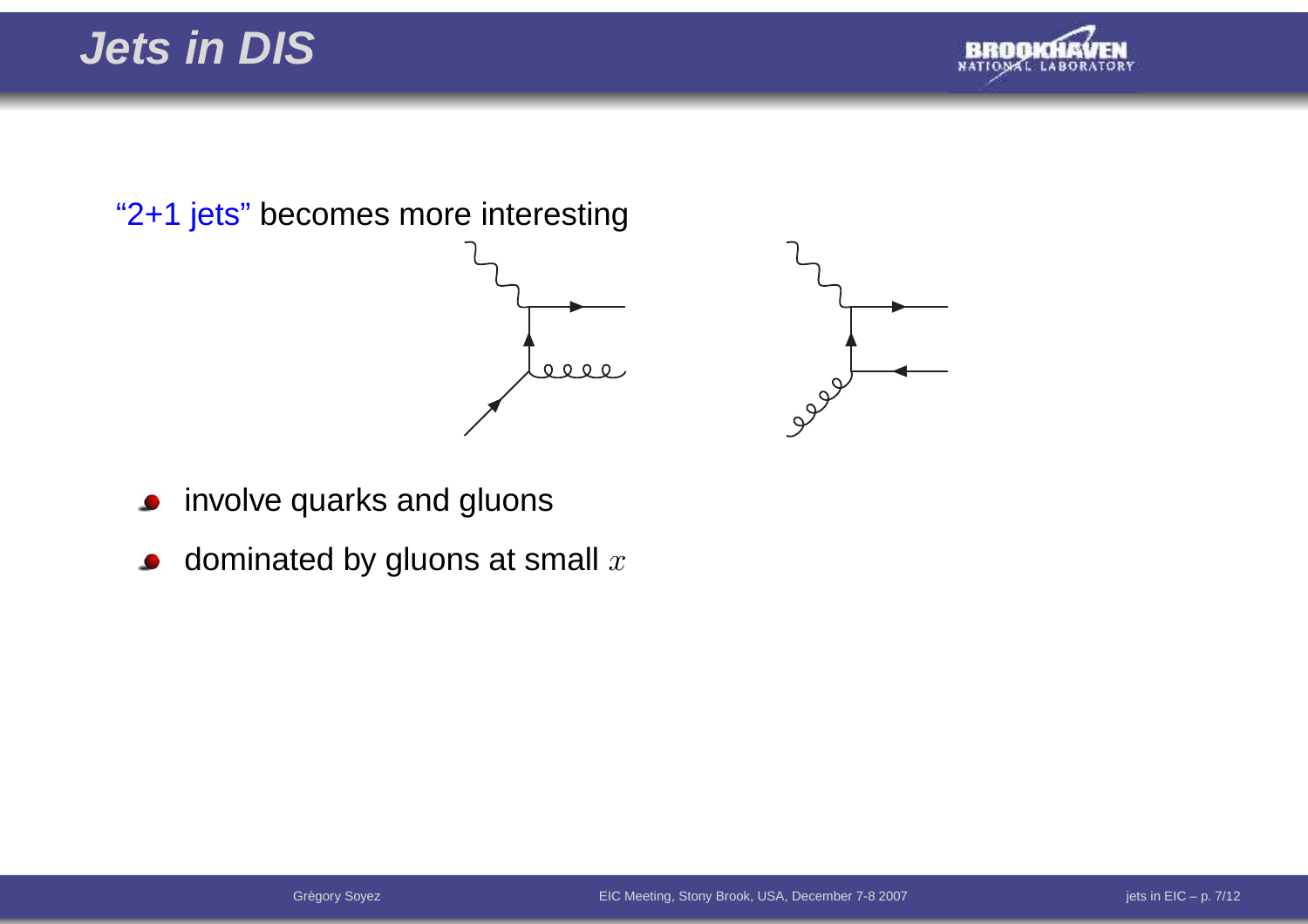## **Jets in DIS**



"2+1 jets" becomes more interesting



$$
\frac{d^2\sigma^{2+1}}{dx_p dQ^2} = \alpha_s \left[ a g(x_p, Q^2) + b q(x_p, Q^2) \right]
$$

 $\emph{a}$  and  $\emph{b}$  from pQCD

 $x_p = x\left(1+\frac{\hat{s}}{Q^2}\right)$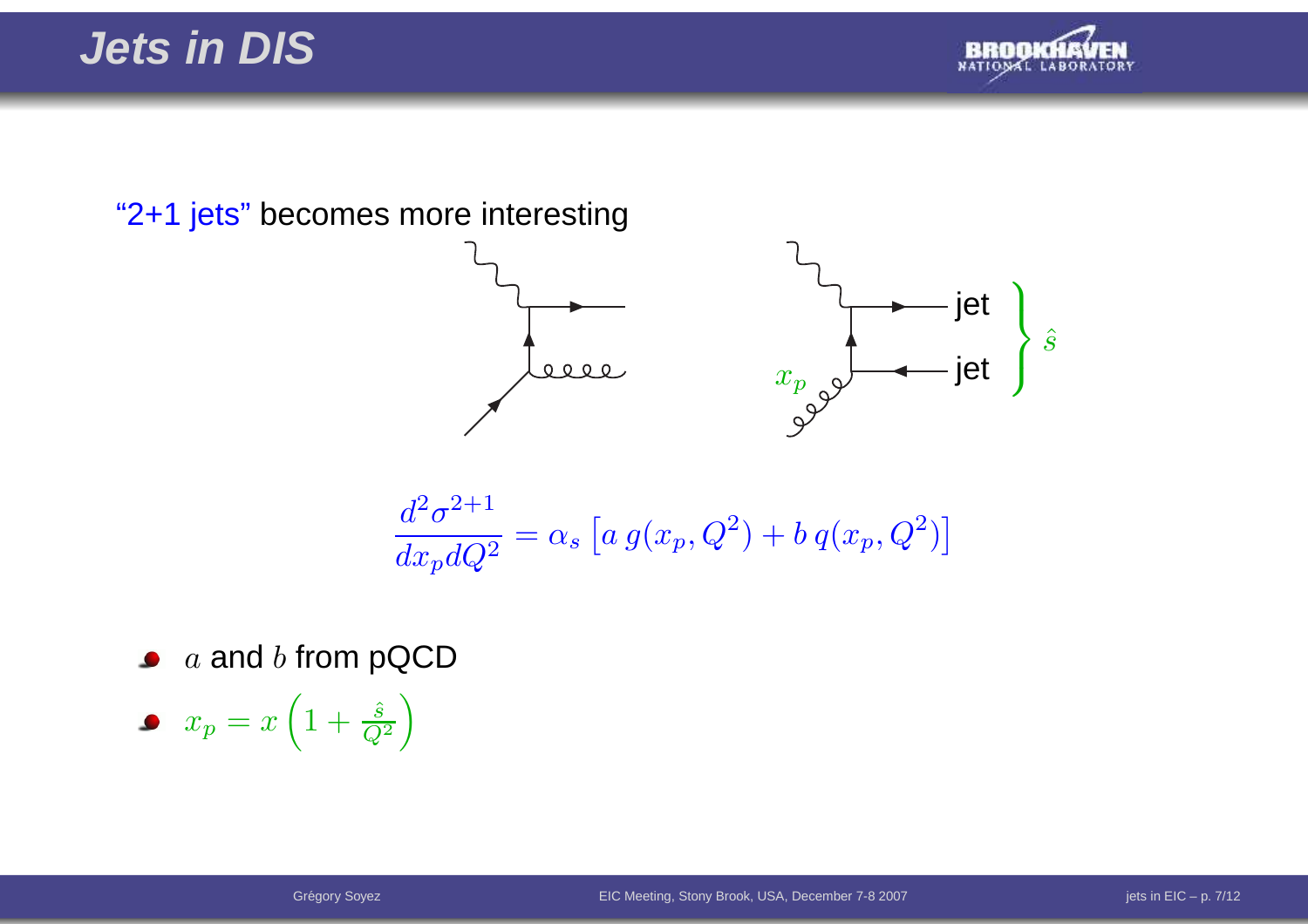# **Gluons from 2+1 jets**



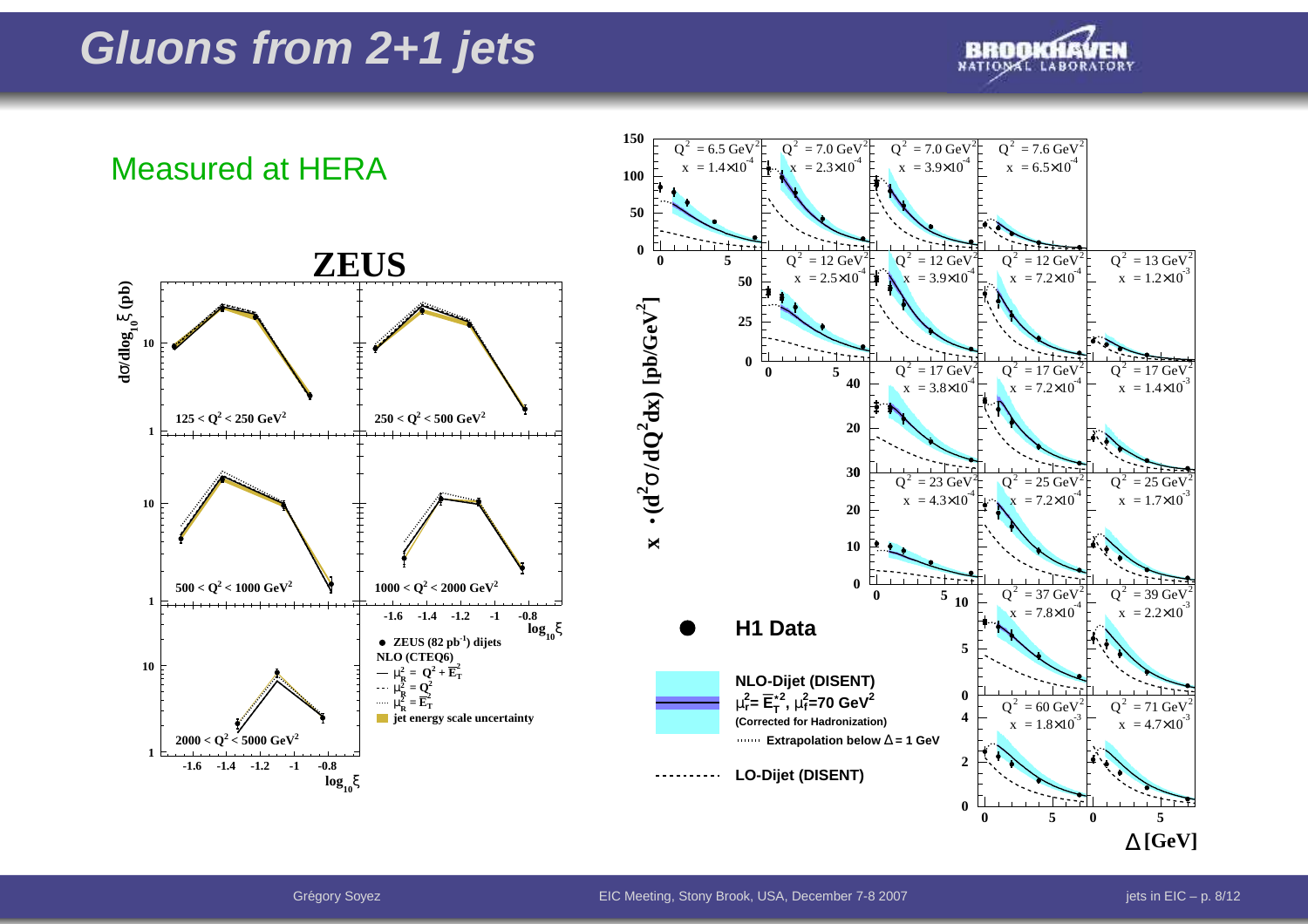

#### **Other possibilities**

- Diffractive events  $(g_{I\hspace{-0.1em}P})$
- Leading neutron

One needs to be careful

- Effect of hadonisation
- Effect of multiple-interactions
- Effect of clustering<sup>0</sup>

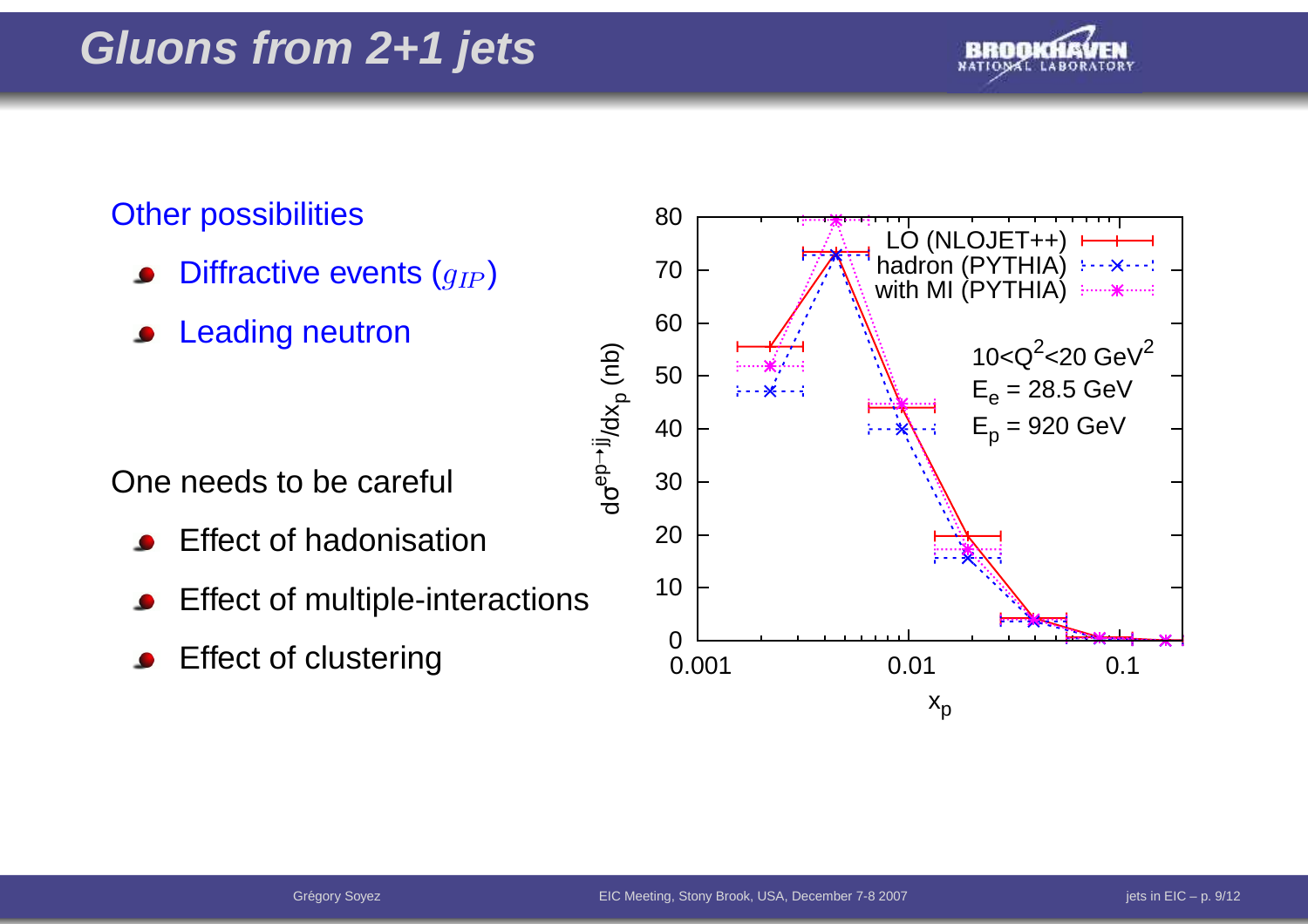# **Gluons from 2+1 jets**





High luminosity⇒ low statistical errors

- eRHIC:
	- slightly smaller kinemtical range
	- $eA$  vs.  $(A\times)$   $ep$   $\Rightarrow$  information on shadowing/saturation/multiple<br>interactions interactions
	- How low can you go in  $p_T$ ?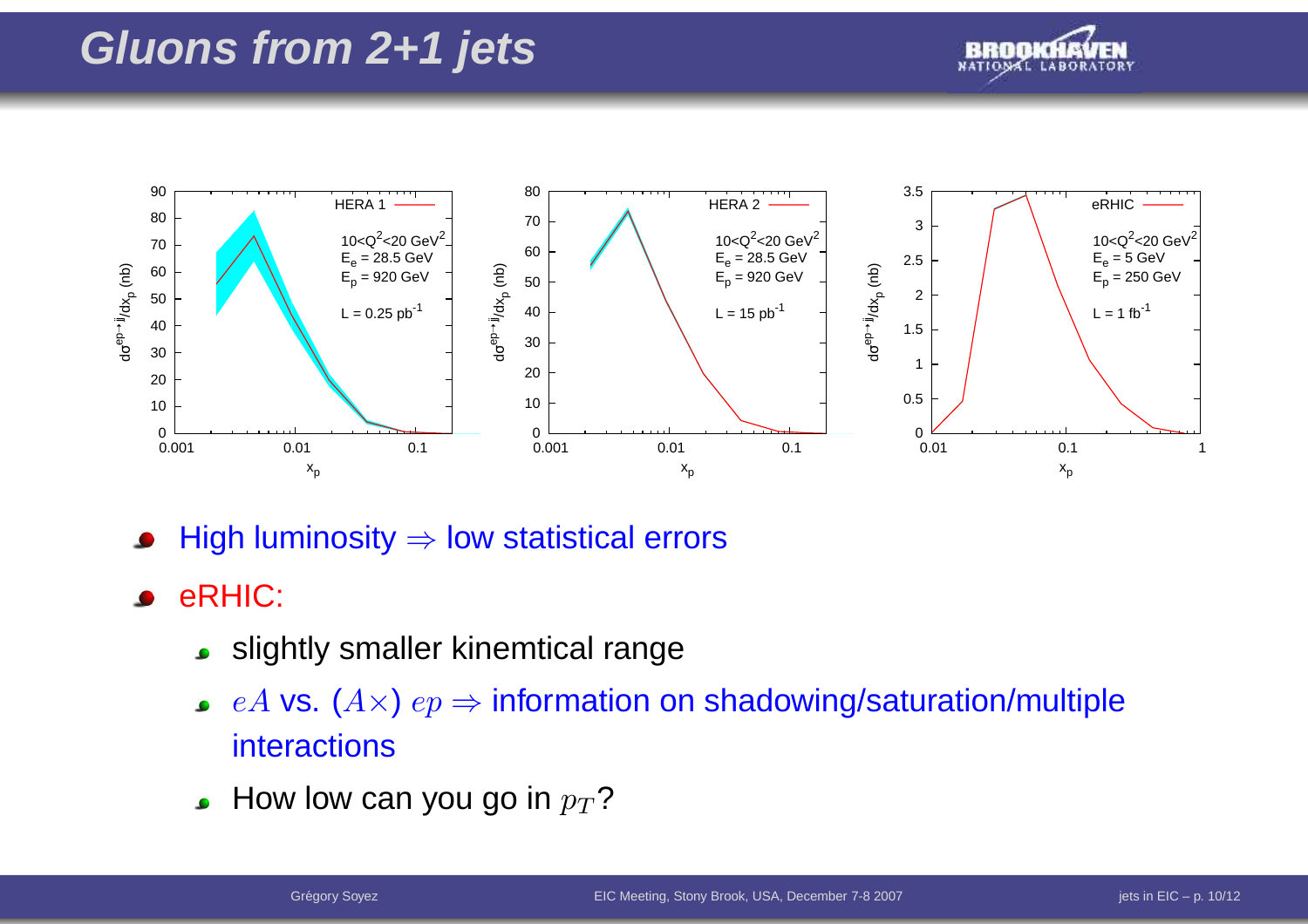**Forward jets**



Tag a forward jet with  $x \ll x_j$ .

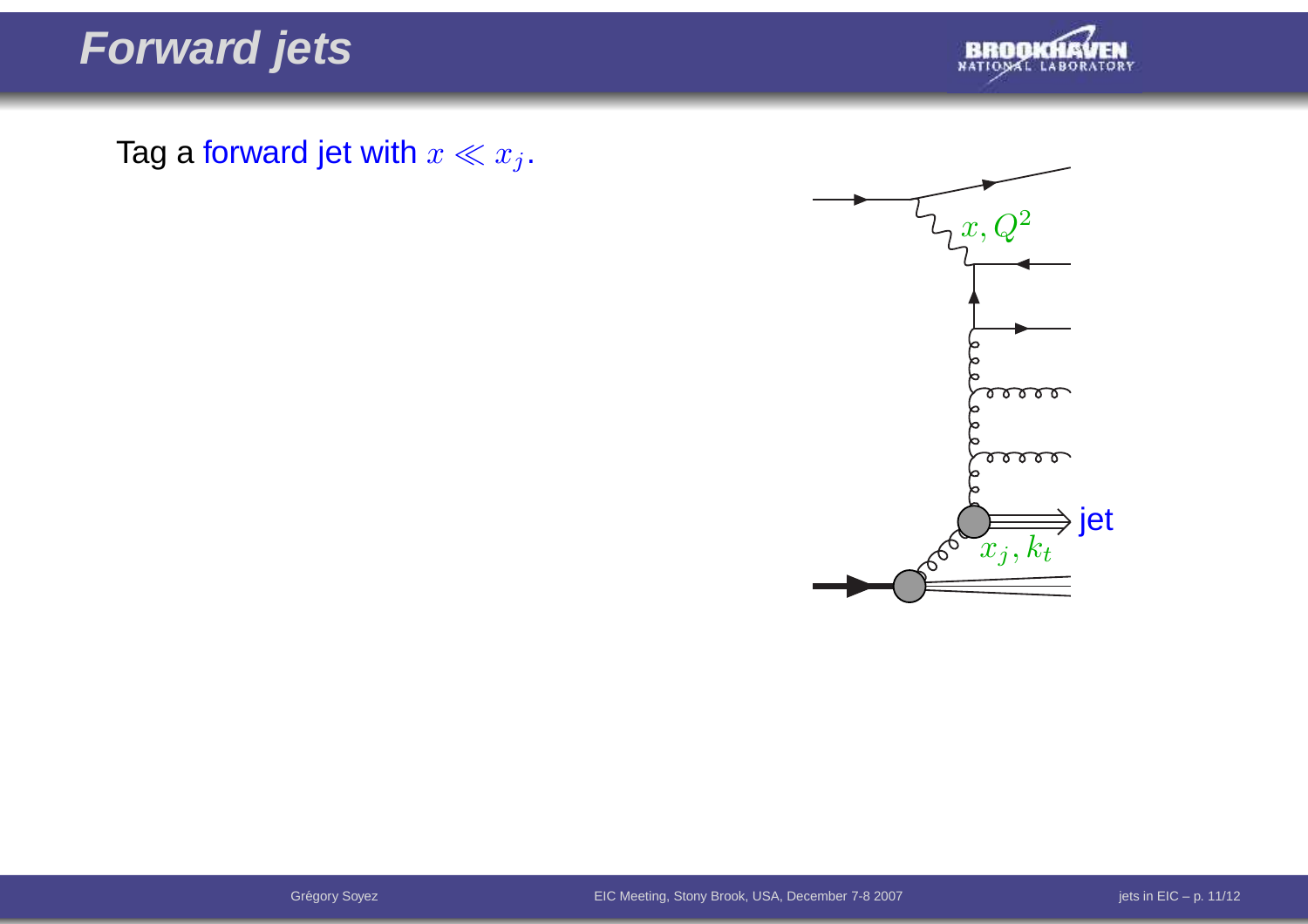# **Forward jets**



Tag a forward jet with  $x \ll x_j$ .<br>If  $\bigcap^2_{\mathcal{A}}$ If  $Q^2 \sim k_t^2$ ,

- DGLAP and fixed-order fail  $\bullet$
- BFKL works $\bullet$





[Kepka, Marquet, Peschanski, Royon]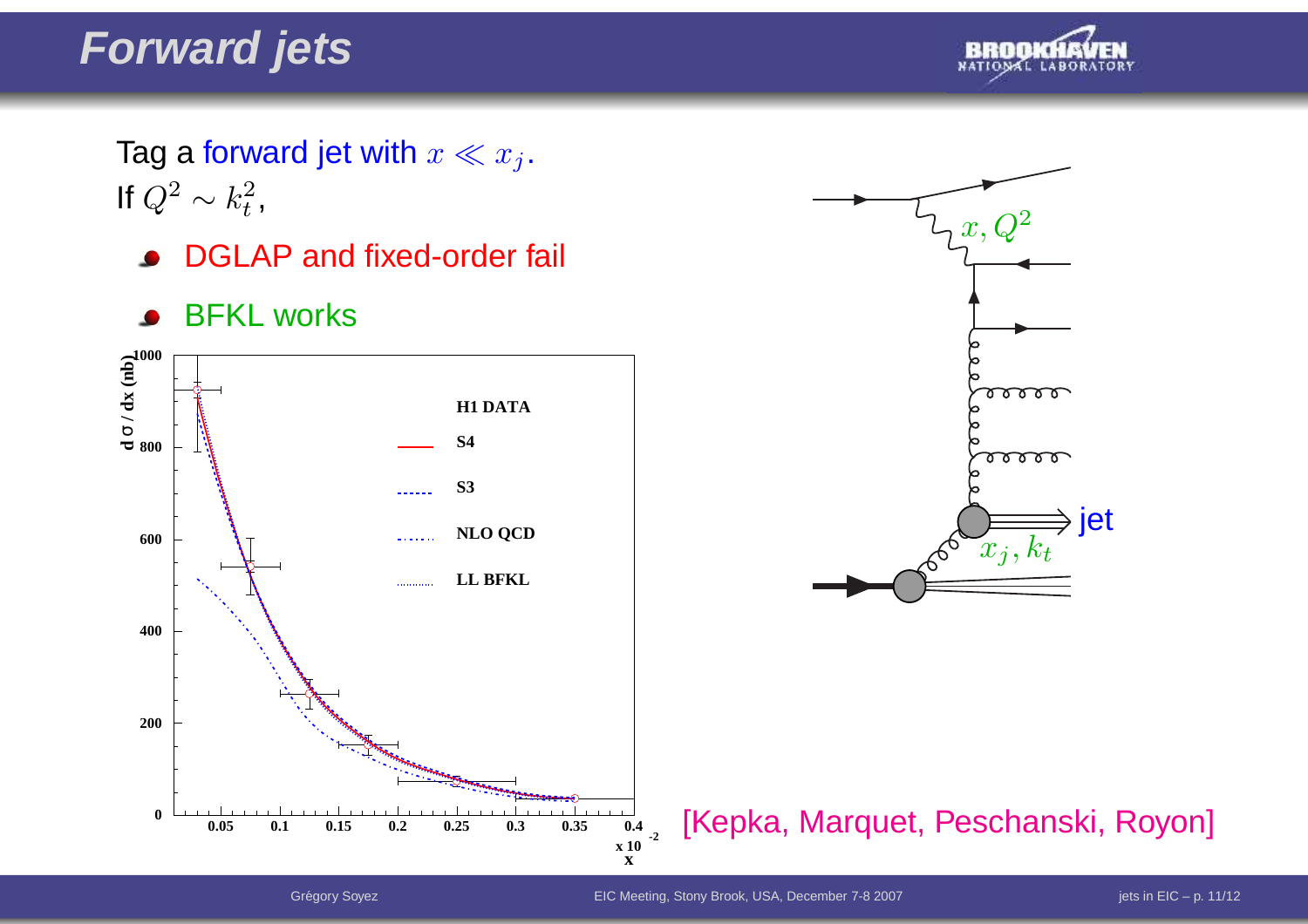# **Forward jets**



Tag a forward jet with  $x \ll x_j$ .<br>If  $\bigcap^2_{\mathcal{A}}$ If  $Q^2 \sim k_t^2$ ,

- **DGLAP** and fixed-order fail
- BFKL works $\bullet$





#### Question for EIC:

Hints for BFKL, saturation & multiple interactions effects in $eA$  collisions?